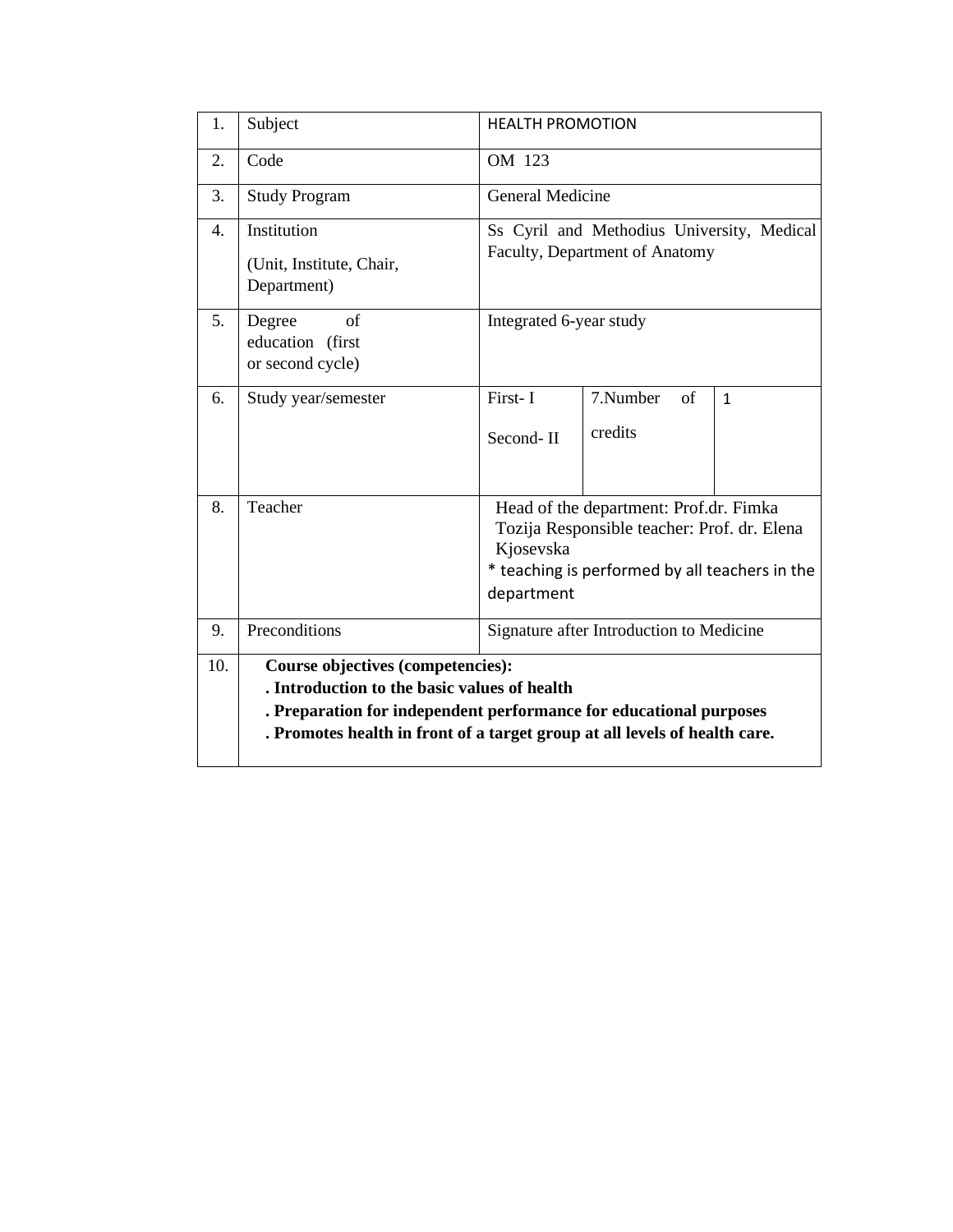| 11. | Course content:                                                                                                                   |       |           |                    |            |                      |  |  |
|-----|-----------------------------------------------------------------------------------------------------------------------------------|-------|-----------|--------------------|------------|----------------------|--|--|
|     | Theoretical teaching:                                                                                                             |       |           |                    |            |                      |  |  |
|     | $\Box$ Health Behavior and Education - Definition of health education and health                                                  |       |           |                    |            |                      |  |  |
|     | culture                                                                                                                           |       |           |                    |            |                      |  |  |
|     |                                                                                                                                   |       |           |                    |            |                      |  |  |
|     | . Objectives and to whom the health education is intended<br>. Health promotion and health education                              |       |           |                    |            |                      |  |  |
|     |                                                                                                                                   |       |           |                    |            |                      |  |  |
|     | $\Box$ Motivation for learning health education<br>$\Box$ Forms, methodology and aids in working in the field of health education |       |           |                    |            |                      |  |  |
|     |                                                                                                                                   |       |           |                    |            |                      |  |  |
|     | Health education principles                                                                                                       |       |           |                    |            |                      |  |  |
|     | Health education methods<br>Health education means                                                                                |       |           |                    |            |                      |  |  |
|     | . Areas of work in health education                                                                                               |       |           |                    |            |                      |  |  |
|     | . Planning and organization of health education                                                                                   |       |           |                    |            |                      |  |  |
|     |                                                                                                                                   |       |           |                    |            |                      |  |  |
|     | . Methodology for preparation and implementation of a community health                                                            |       |           |                    |            |                      |  |  |
|     | education program                                                                                                                 |       |           |                    |            |                      |  |  |
|     | $\Box$ Practicing health education in R. Macedonia                                                                                |       |           |                    |            |                      |  |  |
| 12. | <b>Learning methods:</b>                                                                                                          |       |           |                    |            |                      |  |  |
|     |                                                                                                                                   |       |           |                    |            | Learning<br>methods: |  |  |
|     | Interactive classes, seminars, exercises (practical training and acquisition                                                      |       |           |                    |            |                      |  |  |
|     |                                                                                                                                   |       |           |                    |            |                      |  |  |
|     | skills), discussion and consultation with teaching providers                                                                      |       |           |                    |            | Interactive          |  |  |
|     |                                                                                                                                   |       |           |                    |            | classes,             |  |  |
|     |                                                                                                                                   |       |           |                    |            | seminars,            |  |  |
|     |                                                                                                                                   |       |           |                    |            | exercises            |  |  |
|     |                                                                                                                                   |       |           |                    |            | (practical           |  |  |
|     |                                                                                                                                   |       |           |                    |            | training and         |  |  |
|     |                                                                                                                                   |       |           |                    |            |                      |  |  |
|     |                                                                                                                                   |       |           |                    |            |                      |  |  |
|     |                                                                                                                                   |       |           |                    |            |                      |  |  |
|     |                                                                                                                                   |       |           |                    |            | skills),             |  |  |
|     |                                                                                                                                   |       |           |                    |            | discussion           |  |  |
|     |                                                                                                                                   |       |           |                    |            | and                  |  |  |
|     |                                                                                                                                   |       |           |                    |            | consultation         |  |  |
|     |                                                                                                                                   |       |           |                    |            |                      |  |  |
|     |                                                                                                                                   |       |           |                    |            | with                 |  |  |
|     |                                                                                                                                   |       |           |                    |            | teaching             |  |  |
|     |                                                                                                                                   |       |           |                    |            | providers            |  |  |
|     |                                                                                                                                   |       |           |                    |            |                      |  |  |
| 13. | Total available time:<br>30 classes                                                                                               |       |           |                    |            |                      |  |  |
|     |                                                                                                                                   |       |           |                    |            |                      |  |  |
| 14. | Organization of the course<br>15 classes - theoretical course, practical<br>course, seminars                                      |       |           |                    |            |                      |  |  |
|     |                                                                                                                                   |       |           |                    |            |                      |  |  |
|     | 15 classes - home individual learning                                                                                             |       |           |                    |            |                      |  |  |
|     |                                                                                                                                   |       |           |                    |            |                      |  |  |
| 15. | Forms of teaching                                                                                                                 | 15.1. |           | Theoretical course | 10 classes |                      |  |  |
|     | activities                                                                                                                        |       |           |                    |            |                      |  |  |
|     |                                                                                                                                   | 15.2. | Exercises |                    | 5 classes  |                      |  |  |
|     |                                                                                                                                   |       |           |                    |            |                      |  |  |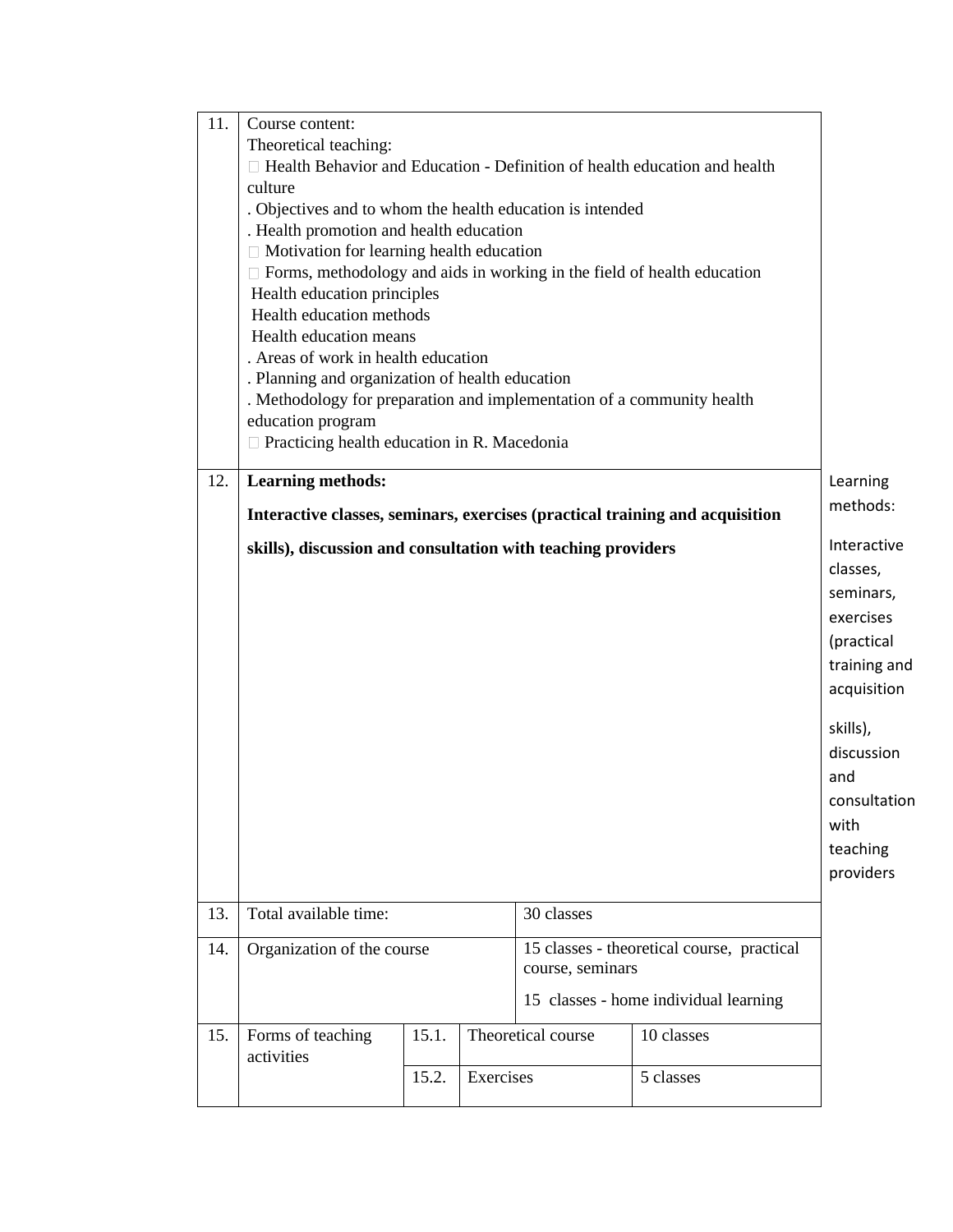|     | (laboratory, 18)                                                                                                                                      |                                                            |                                                           |                                                                                                                                                                                                                                                                                           |             |  |  |
|-----|-------------------------------------------------------------------------------------------------------------------------------------------------------|------------------------------------------------------------|-----------------------------------------------------------|-------------------------------------------------------------------------------------------------------------------------------------------------------------------------------------------------------------------------------------------------------------------------------------------|-------------|--|--|
|     |                                                                                                                                                       |                                                            |                                                           | hours                                                                                                                                                                                                                                                                                     |             |  |  |
|     |                                                                                                                                                       |                                                            |                                                           | 2 seminars                                                                                                                                                                                                                                                                                |             |  |  |
|     |                                                                                                                                                       |                                                            |                                                           | clinical),                                                                                                                                                                                                                                                                                |             |  |  |
|     |                                                                                                                                                       |                                                            |                                                           | seminars,<br>teamwork                                                                                                                                                                                                                                                                     |             |  |  |
| 16. | Other forms of<br>activities                                                                                                                          |                                                            | 16.1.                                                     | Practice                                                                                                                                                                                                                                                                                  | classes     |  |  |
|     |                                                                                                                                                       |                                                            | 16.2.                                                     | Individual tasks                                                                                                                                                                                                                                                                          | classes     |  |  |
|     |                                                                                                                                                       |                                                            | 16.3.                                                     | Individual (home)<br>learning                                                                                                                                                                                                                                                             | 15 classes  |  |  |
| 17. |                                                                                                                                                       | Method of grading points                                   |                                                           |                                                                                                                                                                                                                                                                                           |             |  |  |
|     | 17.1                                                                                                                                                  | <b>Tests</b>                                               |                                                           |                                                                                                                                                                                                                                                                                           | min.-max    |  |  |
|     |                                                                                                                                                       |                                                            |                                                           | Continuous check points                                                                                                                                                                                                                                                                   | $18 - 30$   |  |  |
|     |                                                                                                                                                       |                                                            | Continuous knowledge test (colloquium): 1 written<br>test |                                                                                                                                                                                                                                                                                           |             |  |  |
|     | Covers the first half of all areas of the content of the<br>subject program of the theoretical and practical<br>teaching for the subject Promotion of |                                                            |                                                           |                                                                                                                                                                                                                                                                                           |             |  |  |
|     | health, which is divided into two equal parts.                                                                                                        |                                                            |                                                           |                                                                                                                                                                                                                                                                                           |             |  |  |
|     |                                                                                                                                                       | <b>Final exam:</b>                                         | Oral part *<br>the whole subject.                         | min.-max.<br>points 30 - 50<br>* Oral part (integrative) - 3 questions that ask the<br>integrative knowledge that is important for understanding<br>(for grade $10 = 47-50$ points; for $9 = 43-46$ points; for $8 = 10$<br>39-42 points; for $7 = 35-38$ points; for $6 = 30-34$ points) |             |  |  |
|     | 17.2                                                                                                                                                  | Seminar<br>paper/project<br>(oral/written<br>presentation) | Min-max<br>points 6 - 10<br>Semminar paper                |                                                                                                                                                                                                                                                                                           |             |  |  |
|     | 17.3                                                                                                                                                  | Active                                                     |                                                           |                                                                                                                                                                                                                                                                                           | $min - max$ |  |  |
|     |                                                                                                                                                       | participation                                              |                                                           | Theoretical course                                                                                                                                                                                                                                                                        | $3 - 5$     |  |  |
|     |                                                                                                                                                       |                                                            |                                                           | Practical course                                                                                                                                                                                                                                                                          | $3 - 5$     |  |  |
|     |                                                                                                                                                       |                                                            | *attendance of theoretical classes                        |                                                                                                                                                                                                                                                                                           |             |  |  |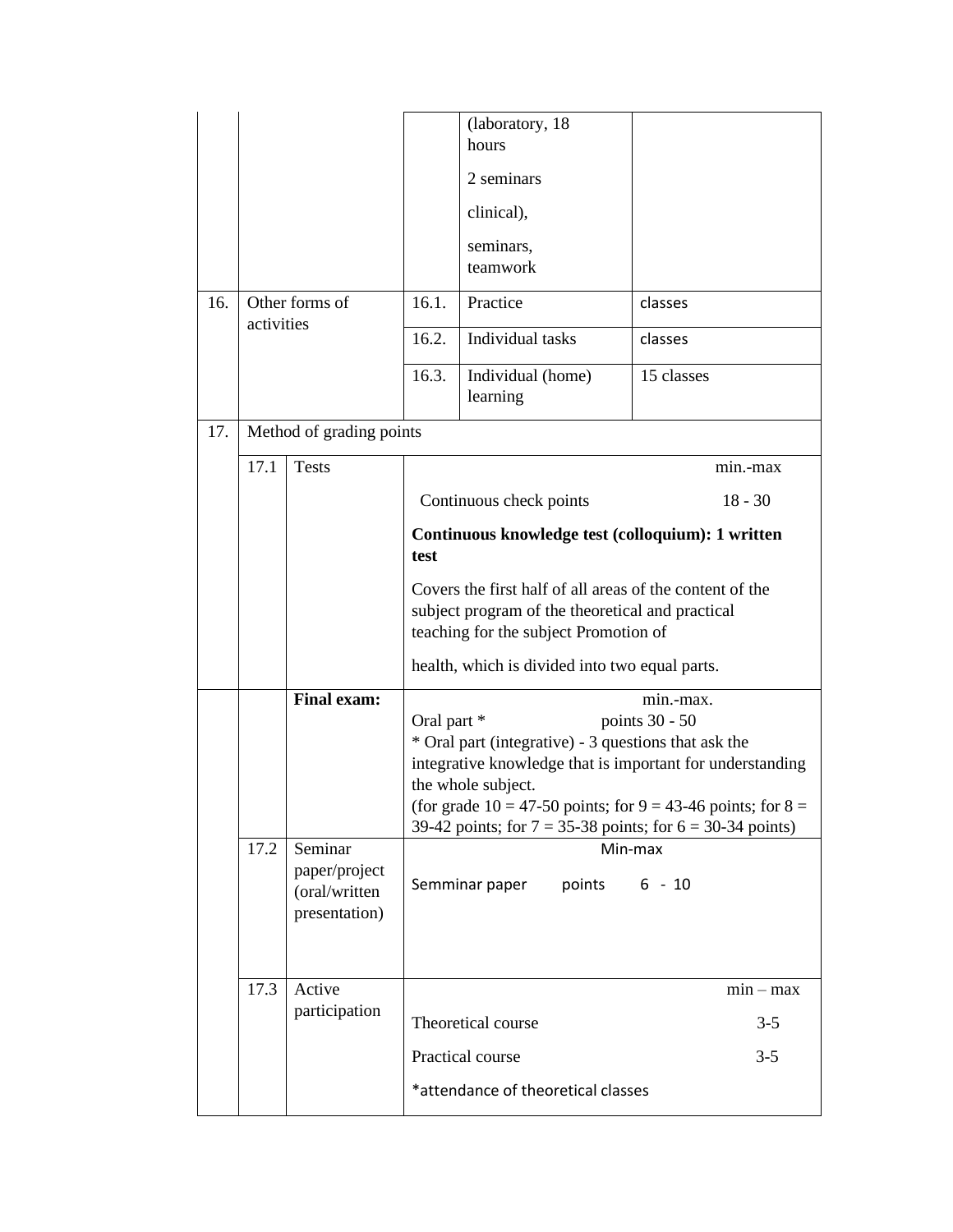|     |                                                            |                  | 61% - 74% - 3 point                                                        |                                                                                                                                                                                                                                                                                                                                                                                                                                                                                                                                                                                                                           |  |  |  |
|-----|------------------------------------------------------------|------------------|----------------------------------------------------------------------------|---------------------------------------------------------------------------------------------------------------------------------------------------------------------------------------------------------------------------------------------------------------------------------------------------------------------------------------------------------------------------------------------------------------------------------------------------------------------------------------------------------------------------------------------------------------------------------------------------------------------------|--|--|--|
|     |                                                            |                  | 75% - 90% - 4 points                                                       |                                                                                                                                                                                                                                                                                                                                                                                                                                                                                                                                                                                                                           |  |  |  |
|     |                                                            |                  | 91% - 100% - 5 points                                                      |                                                                                                                                                                                                                                                                                                                                                                                                                                                                                                                                                                                                                           |  |  |  |
|     |                                                            |                  | ** Practical classes (2 blocks of exercises lasting a total of<br>5 hours) |                                                                                                                                                                                                                                                                                                                                                                                                                                                                                                                                                                                                                           |  |  |  |
|     |                                                            |                  | 1 block = $3$ points                                                       |                                                                                                                                                                                                                                                                                                                                                                                                                                                                                                                                                                                                                           |  |  |  |
|     |                                                            |                  | 2 blocks = $5$ points                                                      |                                                                                                                                                                                                                                                                                                                                                                                                                                                                                                                                                                                                                           |  |  |  |
| 18. |                                                            | Grading criteria | up to 59 points                                                            | $5$ (five) F                                                                                                                                                                                                                                                                                                                                                                                                                                                                                                                                                                                                              |  |  |  |
|     | (points / grade)                                           |                  | from $60$ to $68$                                                          | $6$ (six) E                                                                                                                                                                                                                                                                                                                                                                                                                                                                                                                                                                                                               |  |  |  |
|     |                                                            |                  |                                                                            | points                                                                                                                                                                                                                                                                                                                                                                                                                                                                                                                                                                                                                    |  |  |  |
|     |                                                            |                  | from $69$ to $76$                                                          | $7$ (seven) D<br>points                                                                                                                                                                                                                                                                                                                                                                                                                                                                                                                                                                                                   |  |  |  |
|     |                                                            |                  | from 77 to 84                                                              | $8$ (eight) C<br>points                                                                                                                                                                                                                                                                                                                                                                                                                                                                                                                                                                                                   |  |  |  |
|     |                                                            |                  | from 85 to 92                                                              | $9$ (nine) B<br>points                                                                                                                                                                                                                                                                                                                                                                                                                                                                                                                                                                                                    |  |  |  |
|     |                                                            |                  | from 93 to 100                                                             | $10$ (ten) A<br>points                                                                                                                                                                                                                                                                                                                                                                                                                                                                                                                                                                                                    |  |  |  |
| 19. | Requirement for<br>signature and taking the<br>final exam  |                  | exam.<br>exam.                                                             | Conditional criteria:<br>To get a signature the student needs to attend<br>theoretical, practical classes and seminars and earn<br>minimum points<br>In order to enter the final exam, the student must pass<br>the planned continuous check, ie to win at least 60% of<br>the total number of points provided for the continuous<br>check, where in the exam session he first takes the<br>failed continuous checks, and then approaches the final<br>The grade for the course is formed according to the<br>table of grades, and based on the sum of the points<br>from all activities, continuous checks and the final |  |  |  |
| 20. | Language of instruction                                    |                  | Macedonian                                                                 |                                                                                                                                                                                                                                                                                                                                                                                                                                                                                                                                                                                                                           |  |  |  |
| 21. | Method of monitoring<br>the quality of teaching<br>process |                  | performance.                                                               | Student anonymous evaluation of the subject and the<br>teachers and associates participating in teaching                                                                                                                                                                                                                                                                                                                                                                                                                                                                                                                  |  |  |  |